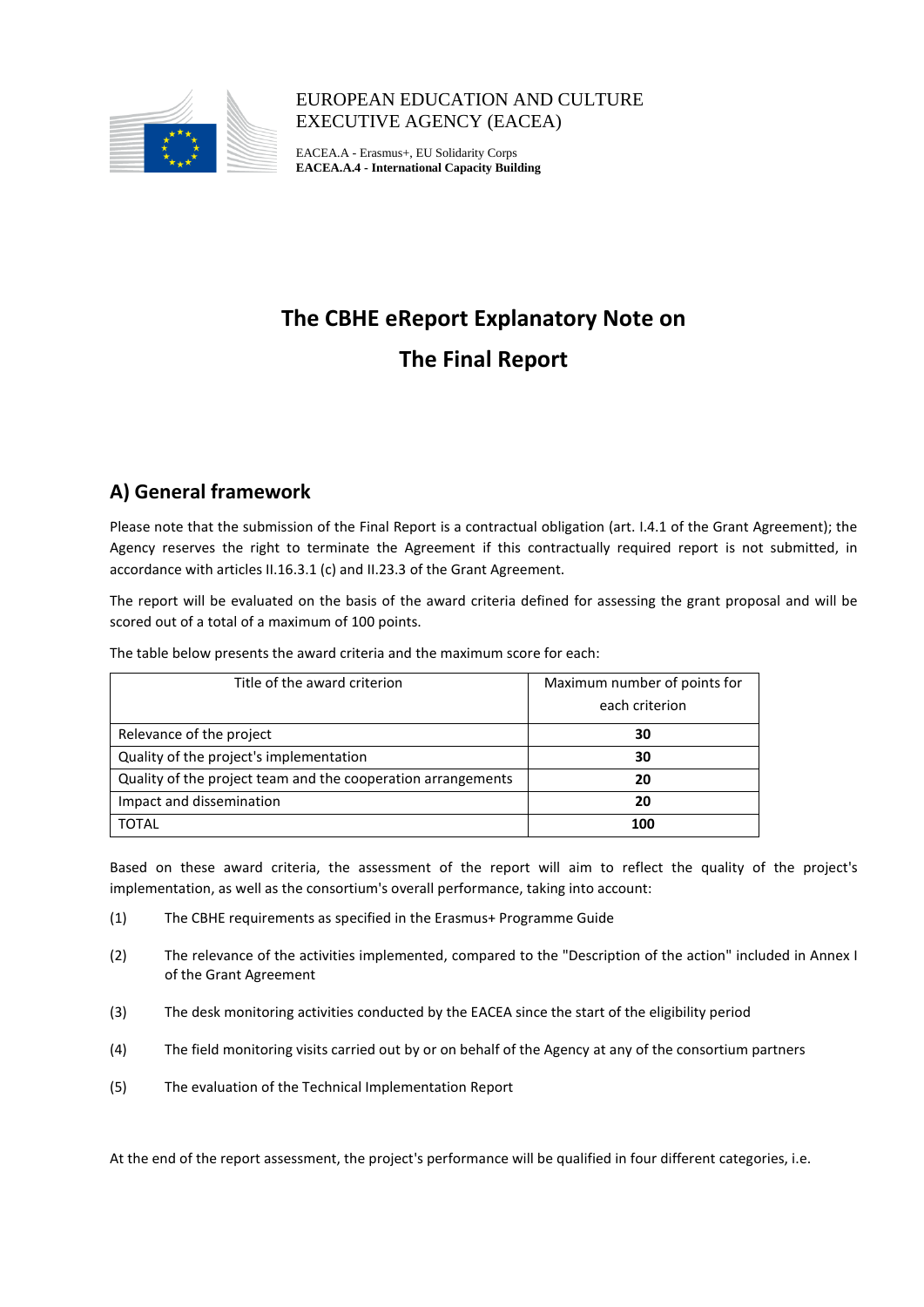**Very good (at least 75 pts out of 100)**: The consortium has achieved its objectives and delivered the expected results in full, as outlined in the Grant agreement. All the results and outputs are of very good quality. No major concerns or areas of weakness have been identified during the project implementation phase. Impact on partner countries institutions and/or Higher education systems, sustainability and exploitation of results are fully addressed.

**Good (between 74 and 60 pts out of 100)**: To a large extent, the consortium has fulfilled its objectives and delivered (most of) its expected results as outlined in the Grant agreement. Most of the results and outputs are of good quality. Some concerns or areas of weaknesses may have been identified in the project implementation and/or its final results. Impact on partner countries institutions and/or Higher education systems, sustainability and exploitation of results are satisfactorily addressed.

**Fair (between 59 and 50 pts)**: The consortium has fulfilled some of its objectives and delivered some of its expected results outlined in the Grant agreement. The quality of some results and outputs are is acceptable. Weaknesses and concerns have been identified in the project's implementation and/or delivering of its final results. Impact on partner countries institutions and/or Higher education systems, sustainability and exploitation of results are not satisfactorily addressed.

**Weak (less than 50 pts out of 100)**: The consortium has not fulfilled its objectives in terms of project implementation and delivery of expected results as outlined in the Grant agreement. The quality of most of the results and outputs is weak. Serious weaknesses and concerns have been identified in the project's implementation and/or delivering of its final results. Impact on partner countries institutions and/or Higher education systems, sustainability and exploitation of results are not addressed.

At "Technical Implementation Report" (midterm report) stage, this rating system was used as a means of providing feedback to the CBHE consortium on its performance. At that stage, the rating had no direct impact on any subsequent pre-financing payment.

At Final Report stage, projects assessed as "very good" (score between 75 and 100) may be flagged as best practice cases. On the contrary, projects falling into the category "weak" (scoring between 0 and 50) will be subject to a reduction of the EU contribution in accordance with the Grant Agreement, Article I.10.6.

The project final grant will be calculated on the basis of the documents specified in annex V and VI of the grant Agreement and in accordance with its Art. II.25 (Determining the final amount of the Grant). The amount of eligible expenditure (/eligible unit costs) will be determined following the assessment of the final financial report and the activities implemented as compared to those foreseen in Annex I of the Grant Agreement.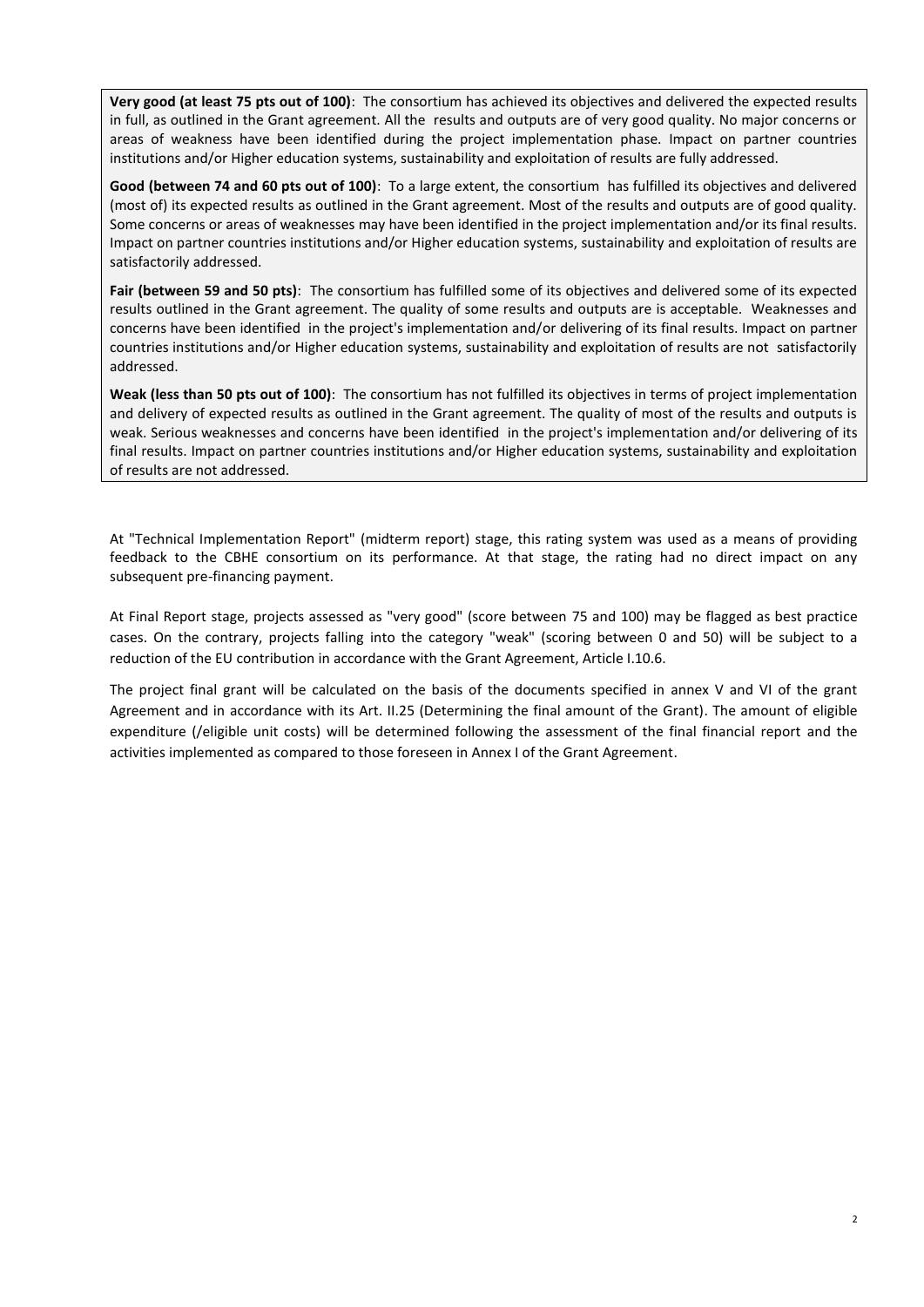# **B) Content of the tabs of the Final report**

The Final report is composed of 7 tabs: 1) General Information, 2) Contractual data, 3) Project summary and Horizontal Issues, 4) Award criteria, 5) Budget, 6) Attachments, 7) Submission.

| <b>General Information</b> | <b>Contractual Data</b> | <b>Project Summary and Horizontal Issues</b> | <b>Award Criteria</b> | <b>Budget</b> | <b>Attachments</b> | <b>Submission</b> |
|----------------------------|-------------------------|----------------------------------------------|-----------------------|---------------|--------------------|-------------------|
| <b>General Data</b>        |                         |                                              |                       |               |                    |                   |

For all the operational questions in the Final Report, the "reporting period" must cover **the whole eligibility period**, from the first until the last day of implementation.

3 exceptions to the above:

- 1. Section 2: quality of the project implementation, question 1: Activity implemented
- 2. Section 2: quality of the project implementation, question 4.1 Teaching and training activities
- 3. Table for Training and Mobilities

For these three sections, the "reporting period" starts **as from the date of submission of the Technical (/progress)** Report until the last day of implementation.

## **1) General Information**

You will find prefilled information on the Programme and the Action to read only.

#### **2) Contractual Data**

The sub tabs are a) Dates and Beneficiaries, b) Legal Representative and c) Contact Person. Under these tabs, you will also find prefilled information to read only. If you find incorrect information under these tabs, please notify it to your Project Officer in the Agency.

| <b>General Information</b> | <b>Contractual Data</b>     |                       | <b>Project Summary and Horizontal Issues</b> | <b>Award Criteria</b> | <b>Budget</b> | <b>Attachments</b> | <b>Submission</b> |
|----------------------------|-----------------------------|-----------------------|----------------------------------------------|-----------------------|---------------|--------------------|-------------------|
| Dates and Beneficiaries    | <b>Legal Representative</b> | <b>Contact Person</b> |                                              |                       |               |                    |                   |

#### **3) Project Summary and Horizontal Issues**

3.1) Sub tab 'Short description of the project's results in English, French or German'.

This tab is composed by four sections. The text inserted will be automatically injected in the **Erasmus+ Results Platform** and made available to the general public. It is recommended to use a clear written style and to consider a proofreading (language editing) before submitting.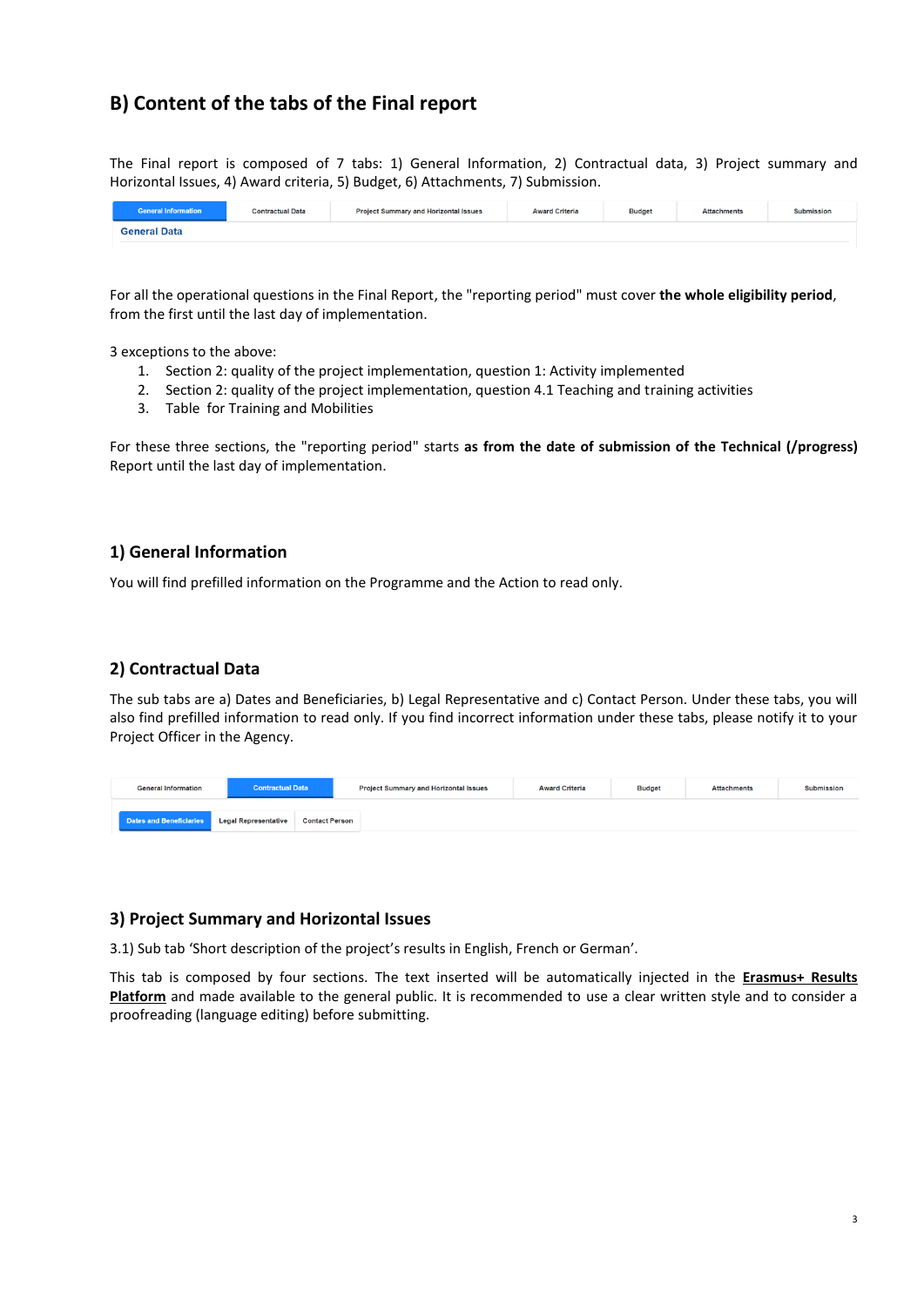| <b>General Information</b> | <b>Contractual Data</b>                                                 | <b>Project Summary and Horizontal Issues</b> | <b>Award Criteria</b> | <b>Budget</b> | <b>Attachments</b> | <b>Submission</b> |
|----------------------------|-------------------------------------------------------------------------|----------------------------------------------|-----------------------|---------------|--------------------|-------------------|
|                            | Short description of the project's results in English, French or German | <b>Horizontal Issues</b>                     |                       |               |                    |                   |
| Background *               |                                                                         |                                              |                       |               |                    |                   |
| sqdfqsdfqsf                |                                                                         |                                              |                       |               |                    |                   |
| Objectives *               |                                                                         |                                              |                       |               |                    | 489               |
| sqfsqdfsdqf                |                                                                         |                                              |                       |               |                    |                   |
| Implementation *           |                                                                         |                                              |                       |               |                    | 489               |
| sqdfsqdf                   |                                                                         |                                              |                       |               |                    |                   |
| Results <sup>*</sup>       |                                                                         |                                              |                       |               |                    | 492               |
| sqdfsqd                    |                                                                         |                                              |                       |               |                    |                   |
| * Mandatory Comment(s).    |                                                                         |                                              |                       |               |                    | 493               |

#### 3.2) Sub tab Horizontal Issues

| <b>General Information</b>                                                                          | <b>Contractual Data</b> | <b>Project Summary and Horizontal Issues</b> | <b>Award Criteria</b> | <b>Budget</b> | <b>Attachments</b> | <b>Submission</b> |  |  |
|-----------------------------------------------------------------------------------------------------|-------------------------|----------------------------------------------|-----------------------|---------------|--------------------|-------------------|--|--|
| <b>Horizontal Issues</b><br>Short description of the project's results in English, French or German |                         |                                              |                       |               |                    |                   |  |  |
| Previous recommendations/follow-up *<br><b>Service</b>                                              |                         |                                              |                       |               |                    |                   |  |  |

#### 3.2.1) **Previous recommendations/follow up**

Explain how the recommendations given by the Agency (in the assessment of the Technical report, in the feedback from monitoring visits, in monitoring exchanges with the Agency, etc.) have been followed up, addressing each recommendation separately and highlighting steps and measures taken.

#### 3.2.2) **Transversal issues**

If applicable, describe how and to what extent the project addresses transversal (/cross-cutting) issues relevant for the EU and its partner countries (e.g. gender balance, sustainable development, unemployment, social cohesion, etc.).

#### 3.2.3) **Involvement of people with fewer opportunities**

If applicable, describe how and to what extent the project addresses issues related to the involvement of people with fewer opportunities (people with disabilities…)

#### 3.2.4) **Refugees**

If applicable, describe how and to what extent the project addresses issues related to refugees, migration, internal displaced people.

#### 3.2.5) **Least Developed Countries and regions**

If applicable, describe how the project has involved or disseminate the results toward institutions located in Least Developed Countries (LDC)<sup>1</sup> and / or in least developed regions in the same partner country involved in the project. Provide information if there is any plan /strategy for the future to do so.

#### 3.2.6) **Innovation**

1

If applicable, describe to which extent the project has proved to be innovative and how do the project's results offer innovative and creative solutions to promote capacity building

4

<sup>&</sup>lt;sup>1</sup> Least Developed Countries (LDC): **[https://www.un.org/development/desa/dpad/wp](https://www.un.org/development/desa/dpad/wp-content/uploads/sites/45/publication/ldc_list.pdf)[content/uploads/sites/45/publication/ldc\\_list.pdf](https://www.un.org/development/desa/dpad/wp-content/uploads/sites/45/publication/ldc_list.pdf)**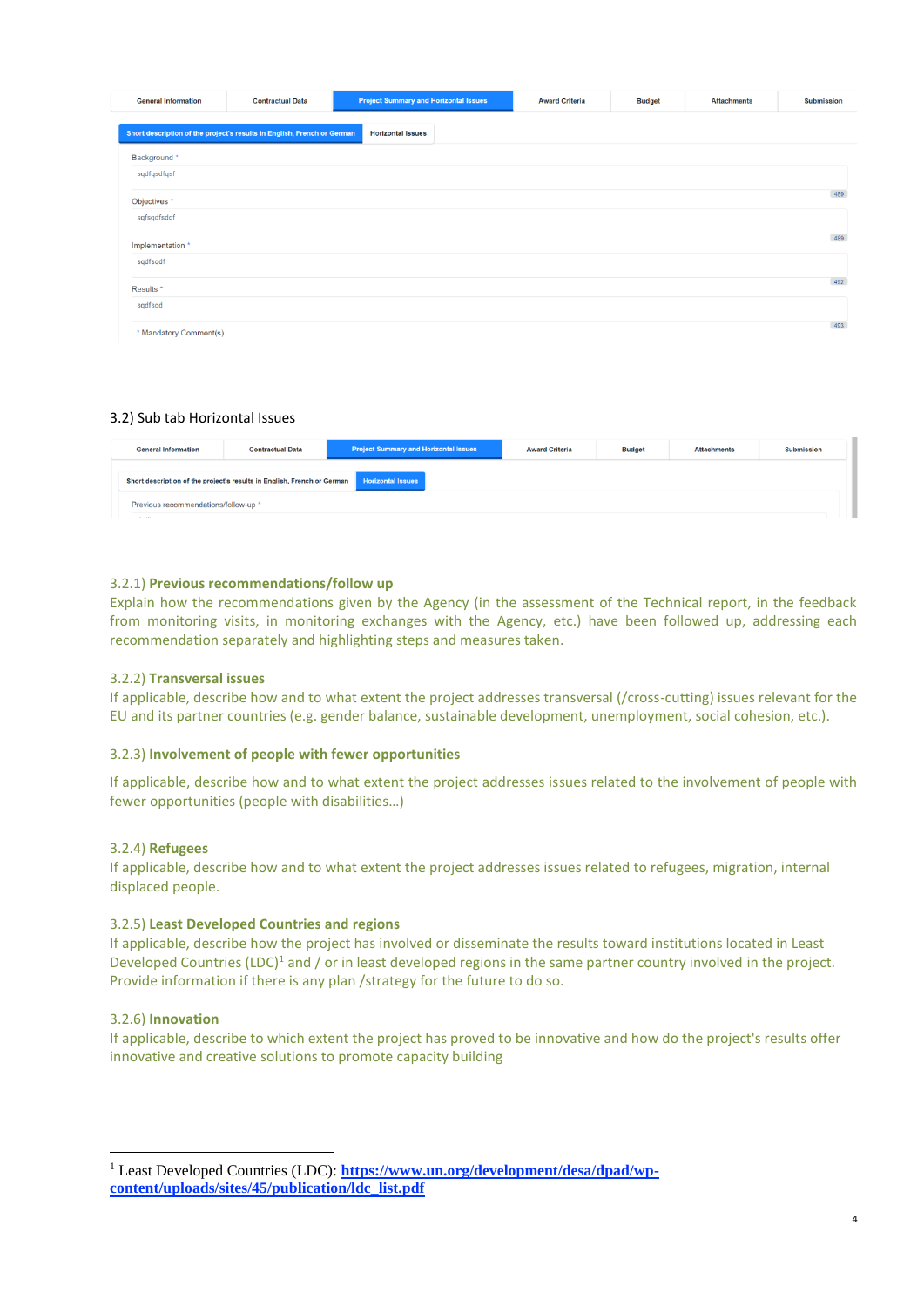# **4) Award Criteria**

This tab is divided into 3 subtabs: Assessment Criteria, Statistics and Indicators, Training and mobilities.

| <b>General Information</b> |                                  | <b>Project Summary and Horizontal Issues</b><br><b>Contractual Data</b> |                                | <b>Award Criteria</b> | <b>Budget</b> | <b>Attachments</b> | <b>Submission</b> |
|----------------------------|----------------------------------|-------------------------------------------------------------------------|--------------------------------|-----------------------|---------------|--------------------|-------------------|
| <b>Assessment Criteria</b> | <b>Statistics and Indicators</b> |                                                                         | <b>Training and Mobilities</b> |                       |               |                    |                   |
| Relevance of the project   |                                  |                                                                         |                                |                       |               |                    |                   |
| Relevance of the results * |                                  |                                                                         |                                |                       |               |                    |                   |
| $-4.147 + 0.02$            |                                  |                                                                         |                                |                       |               |                    |                   |

#### 4.1) Sub tab Assessment Criteria.

Under this subtab you will find a series of text boxes divided into 4 sections corresponding to the four award criteria 1) Relevance of the project, 2) Quality of the project implementation, 3) Quality of cooperation, 4) Impact and Sustainability. Each section is articulated in a number of points through which you should describe in detail the state of play of your project.

# **GUIDING QUESTIONS TO THE 4 AWARD CRITERIA**

#### **SECTION 1: RELEVANCE**

#### **1. Relevance of the results**

For each of the Partner Countries included in the consortium:

a) List 3 main achievements/results of your project at institutional, national and/or regional level;

b) Explain how the achievements/results are relevant to the policy area (national and /or regional), the strategic priorities of the partner institutions and/or their modernization and internationalization strategies.

c) List any change that may have affected the project relevance, and how you dealt with it.

#### **2. Regional cooperation**

In the case of multi-country/regional projects, explain how the project has contributed to regional integration and cooperation between different regions of the world.

Please provide information and quantify the inter-institutional agreements or bilateral agreements signed/to be signed by partner country institutions to promote cooperation in the field of education and/or research, as a result of cooperation in Erasmus+.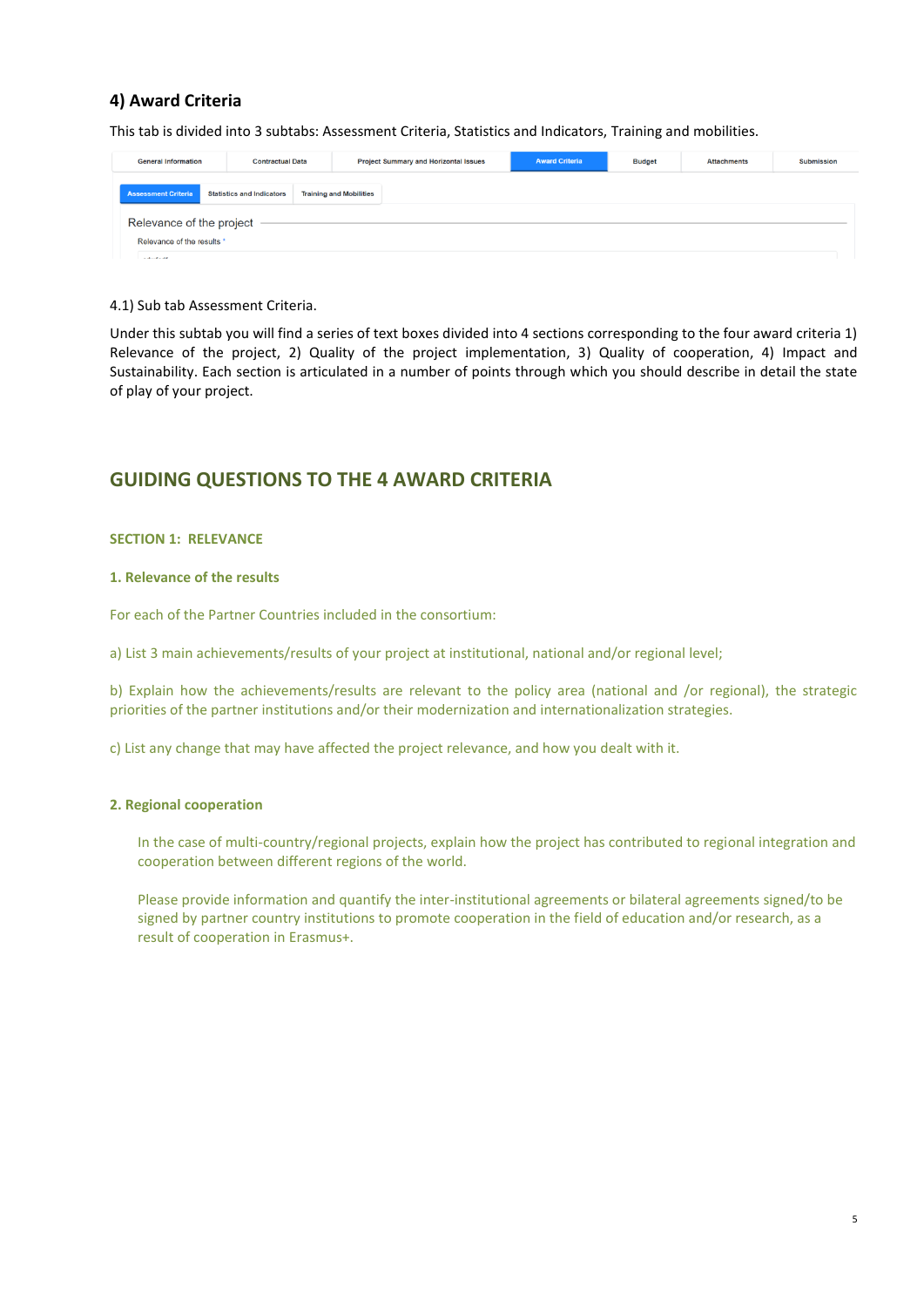#### **SECTION 2: QUALITY OF THE PROJECT'S IMPLEMENTATION**

#### **1) Description of the implemented activities**

For this tab reporting period is intended as of the Technical Report, submitted at midway of the eligibility period, until the last day of eligibility period

- Summarise the activities implemented and the corresponding outputs;
- Describe any deviation and discrepancy compared to the original work plan and the corrective measures implemented (refer to table of achieved results). If such changes have led to a prior authorisation of EACEA, please include it within the supporting documents to be submitted.

#### **2) Quality Assurance Measures**

- Describe the main results of the evaluation (internal and /or external) related to :
	- Process-management;
	- Outputs and products;
- Provide the links to the QA reports;
- How and to what extent the quality assurance mechanisms will be continuing beyond the lifetime of the project (provide examples)?

#### **3) Equipment**

- Describe and justify where and when equipment items have been installed and how they have been used in the project and will be used in the future;
- Describe if any changes occurred for the purchase and/or use of equipment as compared with the proposal; if such changes have led to a prior authorisation of EACEA, please include it within the supporting documents to be submitted;
- If applicable, refer to the challenges/difficulties encountered in purchasing, installing and/or using the equipment.

#### **4) Curriculum Development**

For this tab reporting period is intended the entire project life time.

For each of the courses developed (/updated) provide:

- a) The title of the course;
- b) Indicate if it is updated (i.e. pre-existing in the partner country institutions) or totally newly created. In case of updated courses, explain the new elements and estimate the percentage they represent in relation to the pre-existing course;
- c) The course volume (in ECTS);
- d) The name of the degree/diploma it is part of ;
- e) The link to the university(/ies) webpage where these courses are listed;
- f) The teaching/training methodologies developed/adopted (incl. e.g. e-learning/training modalities, practical placements in enterprises, etc.);
- g) The status of recognition/accreditation in each of the partner country institution concerned.
- If applicable, mention the courses that, as compared to the application, have not been developed and describe the reason;
- If the course(s) has(/-ve) not attracted the number of students planned, explain the reasons and the remediation measures put in place for the next students' intakes.

#### **5) Teaching and Training activities<sup>2</sup>**

<u>.</u>

For this tab reporting period is intended as of the Technical Report, submitted at midway of the eligibility period, until the last day of eligibility period

<sup>2</sup> Please note that this section **does not concern the mobility implemented for project management purposes**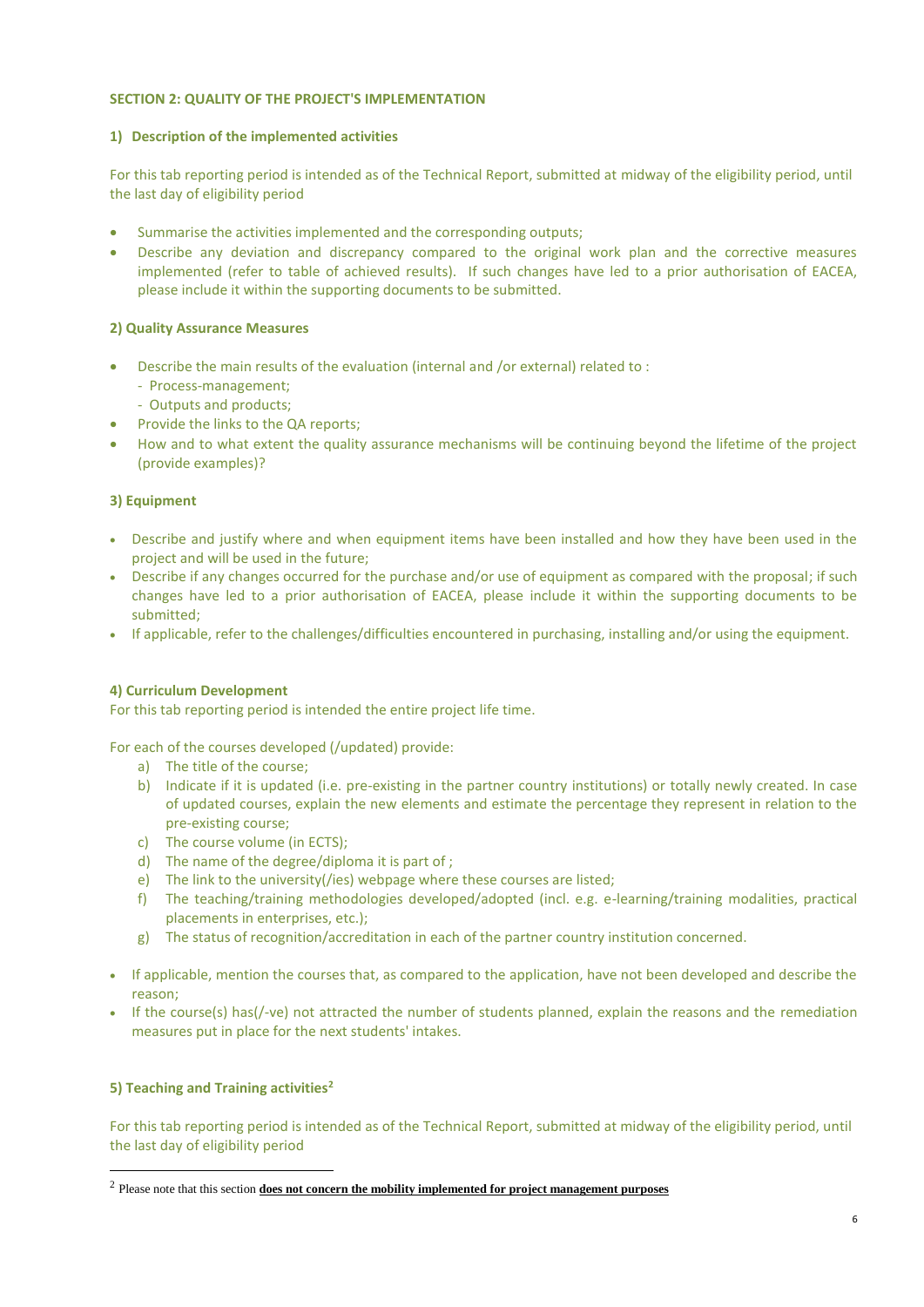In accordance with the information provided in the tables on training mobility and on activities implemented, explain:

- the methodologies adopted by the partnership for informing, identifying and selecting the participants;
- how the project has contributed to improve the competences of staff in their field of expertise and their understanding of education policies, practices and systems;
- how the knowledge/skills gained by the participants has been used / disseminated at their home institutions and how the multiplier effect of the training has been ensured for the benefit of other staff;
- Provide examples of how these training activities have impacted the students' learning ( if applicable)

#### **6) Governance reform**

For Joint Projects:

- Were changes at institutional level introduced (establishment of units, new faculties, international relations offices, etc.)? If so, what is the statute of the new unit(s) within the institution(s) concerned? What kind of financial support and staffing arrangements will be provided in the future? Explain the place of these new units / offices / centers in the HEI's organogram and provide a link to the business plan;
- Did the project lead to reforms in university governance of the partner institutions (i.e. decision process, new procedures, autonomy, accountability)? If yes, please describe these reforms and the institutional support given by academic and local authorities (links to the updated documents, guidelines, etc.)

#### For Structural Projects:

- Please describe how the project has supported changes and contributed to the reforms implemented (if any) in the national higher education structure and system (i.e. establishment of representative bodies, associations, agencies for quality assurance, development of roadmaps for national reforms, national certification and qualification systems, etc.);
- Please explain how local authorities have been involved and to what extent their involvement has been supportive of the project;
- Explain how the project has introduced new management/organizational processes, practices, procedures and guidelines in partner country universities.

#### **7) Links with society**

- Explain how the project helped to strengthen the role of higher education institutions in society at large (contributing to the development of lifelong learning, addressing the knowledge triangle, establishing links with the labour market, etc.)?;
- Describe how these links have been institutionalised, how many agreements with non-academic stakeholders (industry, NGOs, SMEs, etc.) have been signed and how these will be maintained in the future;
- Provide examples for each institution/country and concrete indicators to measure the links established: how many internships have been provided to students in the framework of the project, how many employment events/fairs have been organized, etc.

#### **SECTION 3: QUALITY OF COOPERATION**

#### **1) Involvement of partners and stakeholders**

Please describe:

- how less **experienced partners** have been involved and, if applicable, why some partners have been less (/not) involved;
- how partners will continue to cooperate in the future;
- how the European partners have contributed to the project and their added value;
- how and to what extent the Public Authorities (at national, regional or local level) from the partner countries have been involved in the project's implementation. Specify their role and the nature of their contribution;
- how and to what extent **students and other external stakeholders** have been involved in project management and/or implementation (testing, evaluation etc). Specify the type of stakeholders, their number, their role and the nature of their contribution.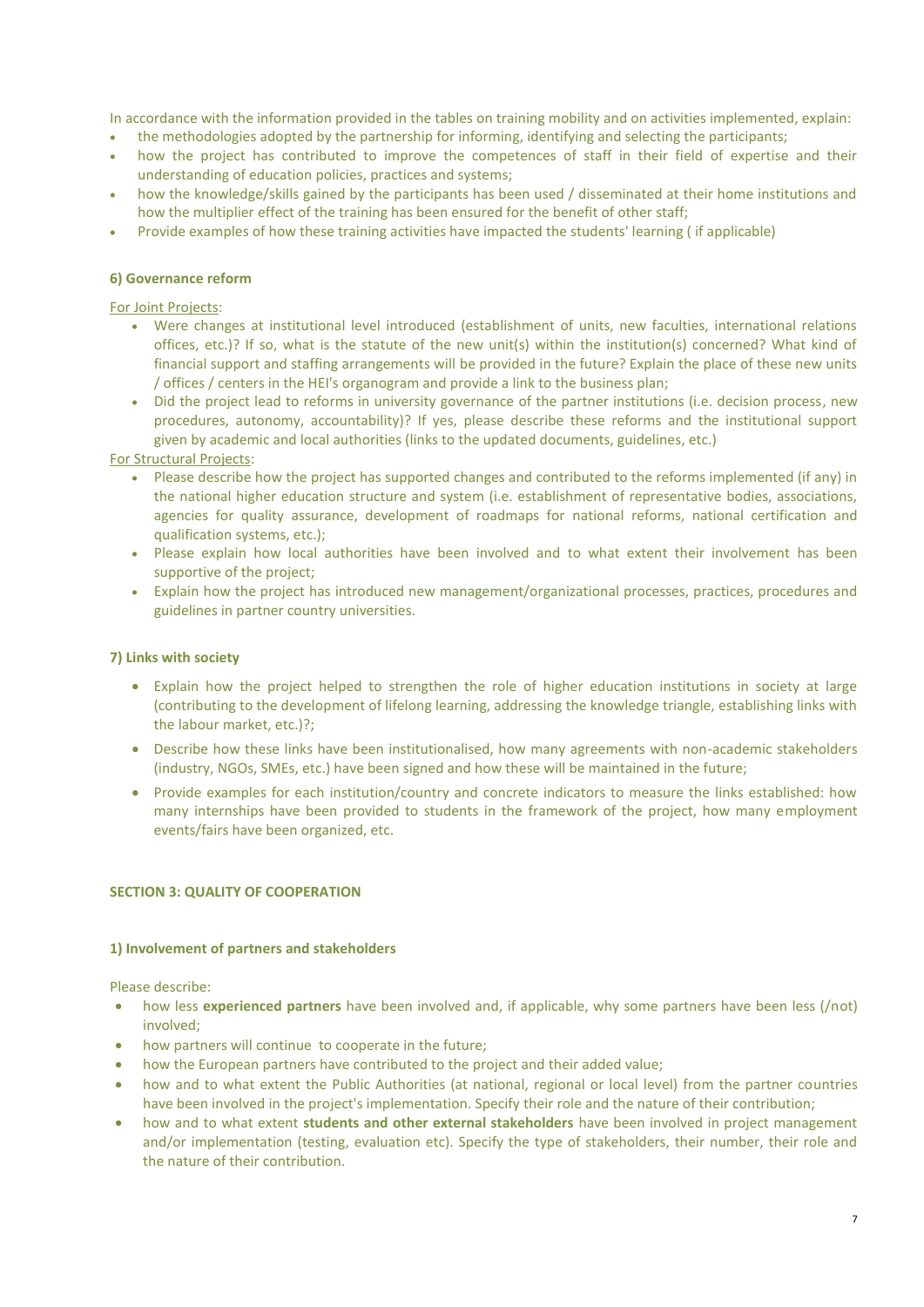#### **2) Management of the grant**

 Describe any challenge or difficulty encountered concerning the management of the grant (specific needs or constrains related to the Partner Country specificities, transfer of funds to partners, application of unit costs, reimbursement of costs, tendering procedure…).

#### **SECTION 4: IMPACT AND SUSTAINABILITY**

#### **1) Impact**

Describe the impact of the project:

- At institutional and individual level in each of the institutions in the partner country(/ies) and on individuals (students and staff members) participating in the project;
- At national or regional level in the partner country (/ies) (e.g. networking with other organisations, associations, institutions, etc.);
- On the reform of higher education in the partner country(/ies).

How do the institutions intend to measure the project's long term impact (example for the curriculum development tracing the student's employability after the project finished etc.)?

#### **2) Dissemination**

- Explain the commitment taken by the partner country beneficiaries as regards dissemination and the concrete measures taken for ensuring the visibility of the project at all levels (i.e. department and faculty, institution, local, regional, national, international);
- List the material produced aimed at promoting the project and its results (i.e. leaflets, brochures, web site, banners, etc.);
- Provide the link to the project website;
- Explain if the website will continue to exist after the end of the project's eligibility period and how it will be maintained.

#### **3) Sustainability / exploitation of results**

- Explain the role, commitment and concrete measures taken by the partner country beneficiaries to guarantee the sustainability of the project outcomes/results beyond the project's lifetime (specify the funding sources if known);
- Explain how you have achieved a multiplier effect of the project; how the results have been exploited beyond the immediate target group and transferred to other contexts (for example to the wider education system, local economy and society, other institutions, other regions, etc.);
- What measures have been taken to formalise or institutionalise links with local non-university partners?
- For joint projects: please explain if any measures have been put in place in order to enlarge the implementation of the project results/outcomes beyond consortium participants;
- For structural projects: please explain how the project results will be mainstreamed by the national authorities in the future and will support the definition, implementation and monitoring of reform policies

#### **4) Unexpected outcomes/ spin-off effects**

- Did the project's implementation produce any unexpected outcomes or spin-off effects, (either positive or negative) and/or opportunities that are being created beyond the specific objectives in particular, in relation to graduate employability and/or increased cooperation between university(/ies) and the non-academic sector (i.e. future cooperation between beneficiaries)? If yes, please describe them;
- if applicable describe any synergy established with other CBHE projects and other national /regional initiatives.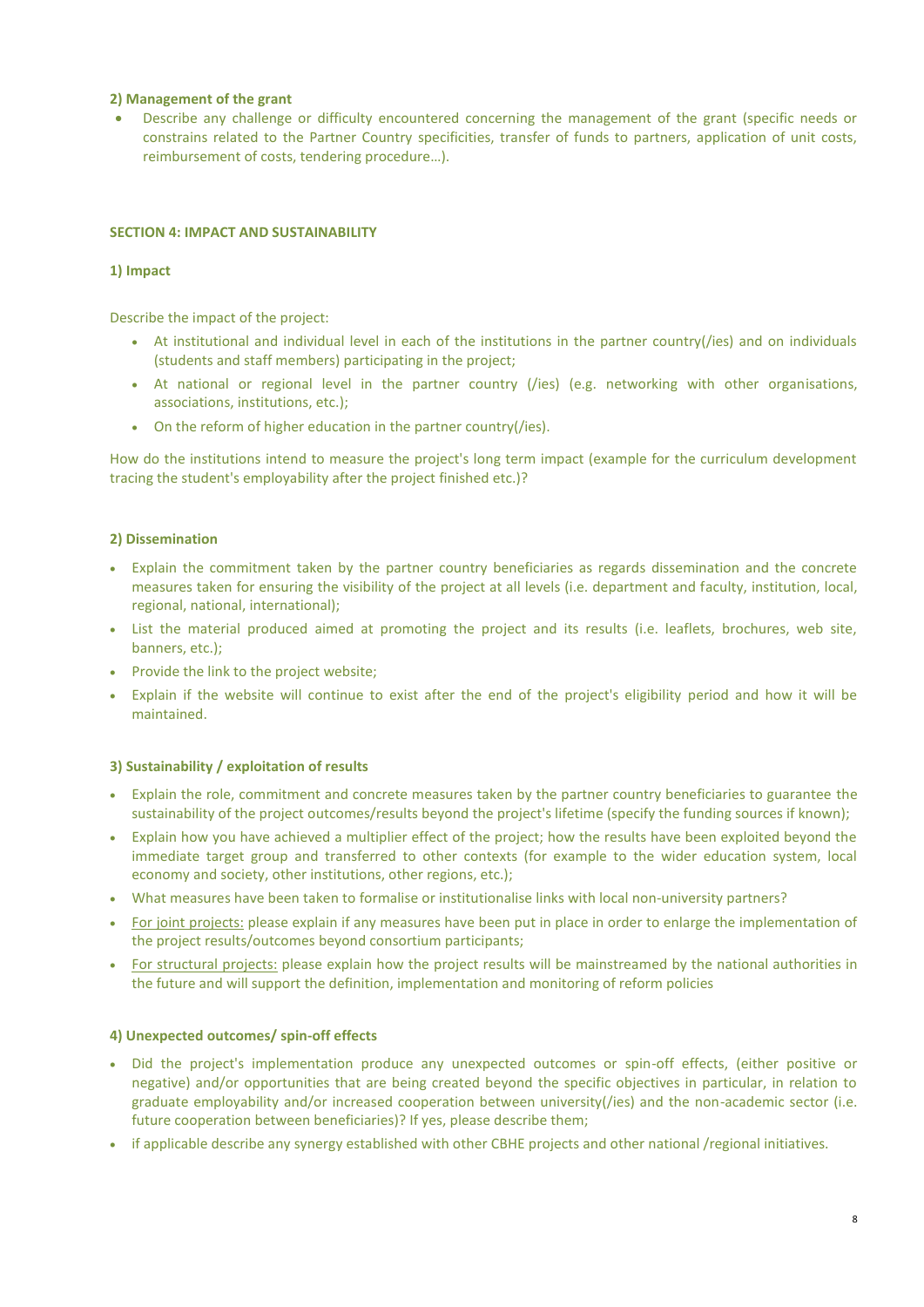#### 4.2) Sub tab Statistics and Indicators

Under this tab a long series of tick/multiple choice boxes is available; where applicable, complete in accordance to your project.

#### 4.3) Trainings and mobilities

Please fill in the table with all the mobilities (events) carried out during the reporting period. For this table reporting period is intended as of the Technical Report, submitted at midway of the eligibility period, until the last day of eligibility period.

Please note that in the column 'Event' you should input the chronological number of the event

| <b>Training and Mobilities</b>      |                |                  |                           |                      |         |                             |
|-------------------------------------|----------------|------------------|---------------------------|----------------------|---------|-----------------------------|
| + ADD NEW ROW                       |                |                  |                           |                      |         | <b>Auto-fit all columns</b> |
|                                     | Event*         | Purpose*         | Type of participants *    | Gender*              | Number* | Country of Origin *         |
| $J$ REMOVE<br>$\angle$ EDIT         | $\overline{2}$ | Intensive course | Students                  | <b>Number Female</b> | 30      | Albania                     |
| $\sigma$ REMOVE<br>$\triangle$ EDIT | $\overline{2}$ | Intensive course | Students                  | Number Male          | 20      | Albania                     |
| $\sigma$ REMOVE<br>$\triangle$ EDIT | $\overline{1}$ | Training         | Academic staff - teaching | <b>Number Female</b> | 14      | Bosnia and Herzego          |
| $\angle$ EDIT<br>$\sigma$ REMOVE    | $\mathbf{1}$   | Training         | Academic staff - teaching | <b>Number Male</b>   | 6       | Bosnia and Herzego          |
| $\triangle$ EDIT<br>$\sigma$ REMOVE | $\mathbf{1}$   | Training         | Academic staff - teaching | <b>Number Female</b> | 20      | Albania                     |
| $\epsilon$ EDIT<br>$Z$ REMOVE       | $\mathbf{1}$   | Training         | Academic staff - teaching | <b>Number Male</b>   | 10      | Albania                     |
| $\overline{4}$                      |                |                  |                           |                      |         | $\ddot{\phantom{1}}$        |

In the example above there are 2 different events reported:

- 1. a training involving 50 academics from Albania and Bosnia Herzegovina in Czech Republic (the last 4 lines).
- 2. an intensive course involving 50 students from Albania to Bosnia Herzegovina (the first 2 lines)

## **5) BUDGET**

#### 5.1) sub-tab Costs

The column 'Contractual' is pre filled and indicates the amounts of the Grant Awarded (or any subsequent official budget amendment signed by the Agency). Please indicate in the column 'Declared' the amounts reported in the Final Financial Statement. In case you report some 'COVID costs' (please refer to the table 'Reporting COVID costs') the amounts for each budget heading, in the column 'Declared' **should include also the 'COVID costs'**.

| <b>General Information</b> | <b>Contractual Data</b> | <b>Project Summary and Horizontal Issues</b> | <b>Award Criteria</b> | <b>Budget</b>    | <b>Attachments</b> | <b>Submission</b> |
|----------------------------|-------------------------|----------------------------------------------|-----------------------|------------------|--------------------|-------------------|
| Costs<br>Income            |                         |                                              |                       |                  |                    |                   |
|                            |                         |                                              |                       | Contractual      |                    | <b>Declared</b>   |
| Staff costs                |                         |                                              |                       | 10000            |                    | 8,000.00          |
| Travel and subsistence     |                         |                                              |                       |                  |                    | 0.00              |
| Costs of stay              |                         |                                              |                       |                  |                    | 0.00              |
| Equipment                  |                         |                                              |                       |                  |                    | 0.00              |
| Subcontracting             |                         |                                              |                       |                  |                    | 0.00              |
| <b>Exceptional costs</b>   |                         |                                              |                       |                  |                    | 0.00              |
|                            |                         |                                              |                       | Total: 10,000.00 |                    | Total: 8,000.00   |

Amount(s) in the column "Declared" are correct